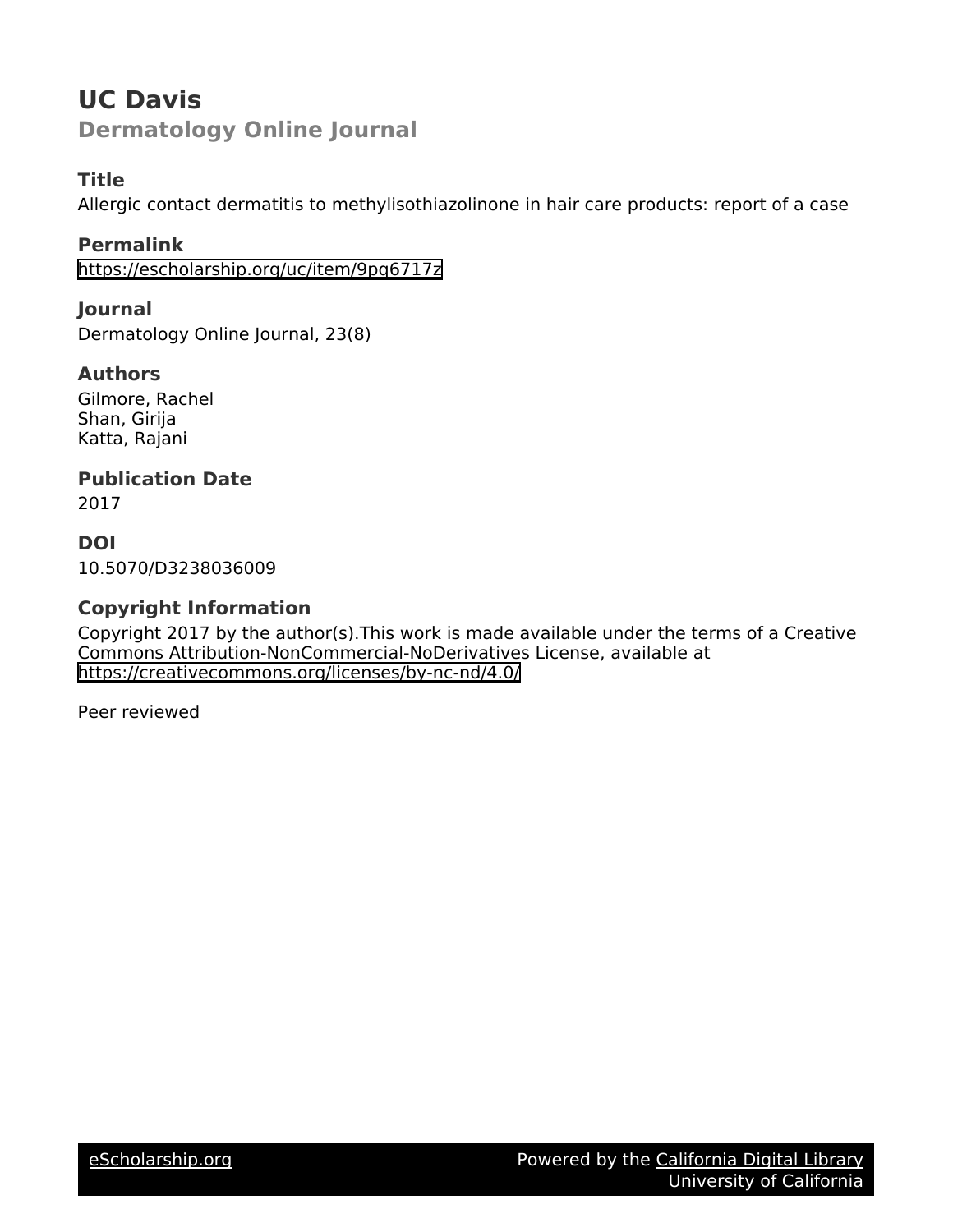# **Allergic contact dermatitis to methylisothiazolinone in hair care products: report of a case**

Rachel Gilmore<sup>1</sup> BS, Girija Shan BSc, Rajani Katta<sup>1</sup> MD

Affiliations: 1 Baylor College of Medicine, Houston, Texas

*Corresponding Author: Rajani Katta, M.D., 6800 West Loop South Suite #180, Bellaire, TX 77401, Email: info@kattamd.com*

#### **Abstract**

Methylisothiazolinone (MI) is commonly used as a preservative in personal care products and is a frequent cause of allergic contact dermatitis. We present a patient with allergic contact dermatitis caused by MI in hair care products and discuss this allergen to bring attention to this common cause of contact dermatitis, and to highlight its frequent use in hair care products. If allergy to MI is suspected, testing should be performed to this individual preservative, as testing solely for the combination preservative, methylisothiazolinone/methylchloroisothiazolinone (Kathon CG®), may miss many cases of MI allergy.

*Keywords: methylisothiazolinone, isothiazolinones, Kathon CG®*

## **Introduction**

Contact dermatitis is a common disorder estimated to affect more than 72 million Americans each year. It causes significant burdens on health and quality of life. In 2004, the estimated direct cost of medical care for contact dermatitis was 1.6 billion dollars. Indirect costs related to lost productivity added another \$560 million to the toll. Adverse impact on quality of life such as discomfort, loss of sleep, social stigma, and disruption of intimacy adds to the intangible costs of this skin disease [1, 2].

Methylisothiazolinone (MI) is a common preservative in skin and hair care products such as wipes, shampoos, conditioners, soaps, bubble baths, moisturizers, and sunscreens. These products may be marketed for babies, children, men, and

women, and are a frequent cause of allergic contact dermatitis. Furthermore, these products may be described as "hypoallergenic," "gentle," "natural," "organic," "dermatologist-tested," or "dermatologistrecommended," implying that reactions to them are unlikely [3]. MI alone at a higher concentration replaced the combination preservative methylisothiazolinone and methylchloroisothiazolinone (Kathon CG®) in many personal care products after an epidemic of allergic contact dermatitis (ACD) to the combination product; it was assumed that the MI alone would be less allergenic. Using solely the standard patch test for the combination preservative may miss many cases of MI allergy. Therefore, if MI allergy is suspected, customized patch testing is necessary.

We present a case of a man with ACD to MI in his hair care products to increase awareness of products that may contain this allergen and thus trigger ACD.

## **Case Synopsis**

A male patient in his 60s was referred for patch testing. His rash had been present for over 3 years and had involved multiple areas of the body, including the dorsal hands, forearms, torso, and face. He was retired and his hobbies included gardening and some landscaping work. Multiple topical steroids had been used, with partial improvement of his rash. His dermatologist had diagnosed him with contact dermatitis and referred the patient for patch testing. The differential diagnosis included allergic contact dermatitis, irritant contact dermatitis, and endogenous eczema.

On exam, red scaling patches were noted on the forehead, eyelids, forearms, dorsal hands, and posterior thighs (**Figures 1 and 2**).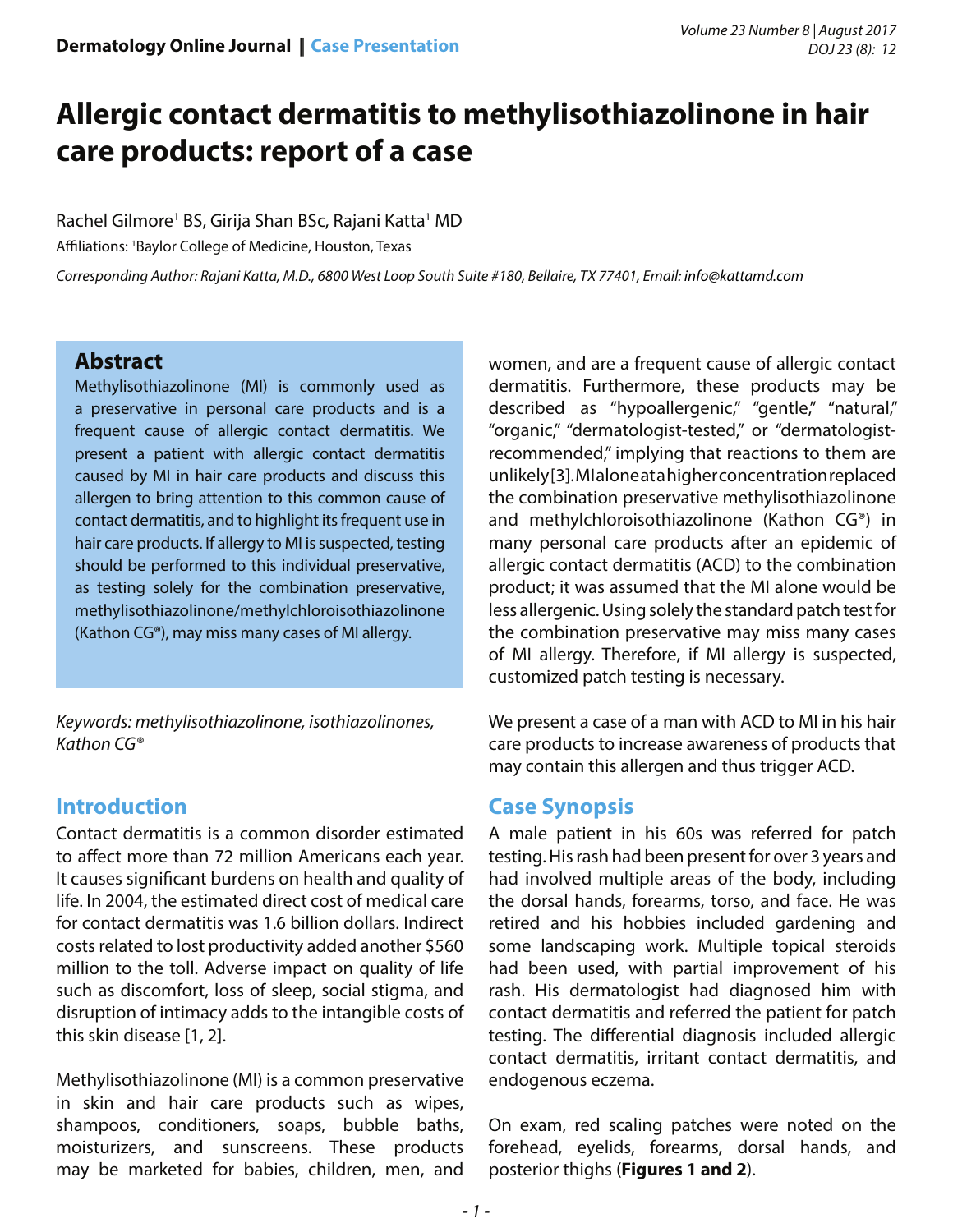#### **Dermatology Online Journal** || **Case Presentation**

*Volume 23 Number 8 | August 2017 DOJ 23 (8): 12*



**Figure 1.** *Dermatitis on patient's forehead.*



**Figure 2.** *Dermatitis on patient's hands.*



**Figure 3.** *3+ patch test reaction to methylisothiazolinone.*



**Figure 4.** *2+ patch test reaction to Kathon CG (methylisothiazolinone/methylchloroisothiazolinone).*

The patient underwent patch testing with the North American Contact Dermatitis Group standard series and a preservatives series.

At the 72-hour delayed patch test reading, he had a 3+ positive reaction to methylisothiazolinone (MI) and a 2+ reaction to Kathon CG (methylchloroisothiazolinone/ methylisothiazolinone) (**Figures 3 and 4**). Scoring was performed as per the guidelines of the International Contact Dermatitis Research Group, in which a 2+ reaction indicates a strong positive reaction, with erythema, infiltration, and papules, and a 3+ reaction indicates an extreme positive bullous reaction.

A review of his personal care products revealed that

his hair gel and hair conditioner both contained MI. He reported using multiple different hand and body soaps. He was provided a list of alternative skin and hair care products to use and advised to continue use of desoximetasone 0.25% spray to areas of dermatitis.

At a 6-month phone follow-up, the patient reported that he had been compliant with all recommendations. His skin had improved and was now clear

#### **Case Discussion**

Methylisothiazolinone [preferred International Union of Pure and Applied Chemistry (IUPAC) name: 2-methyl-1,2-thiazol-3(2H)-one] belongs to a group of chemically related biocides/preservatives known as isothiazolinones (**Figure 5**). These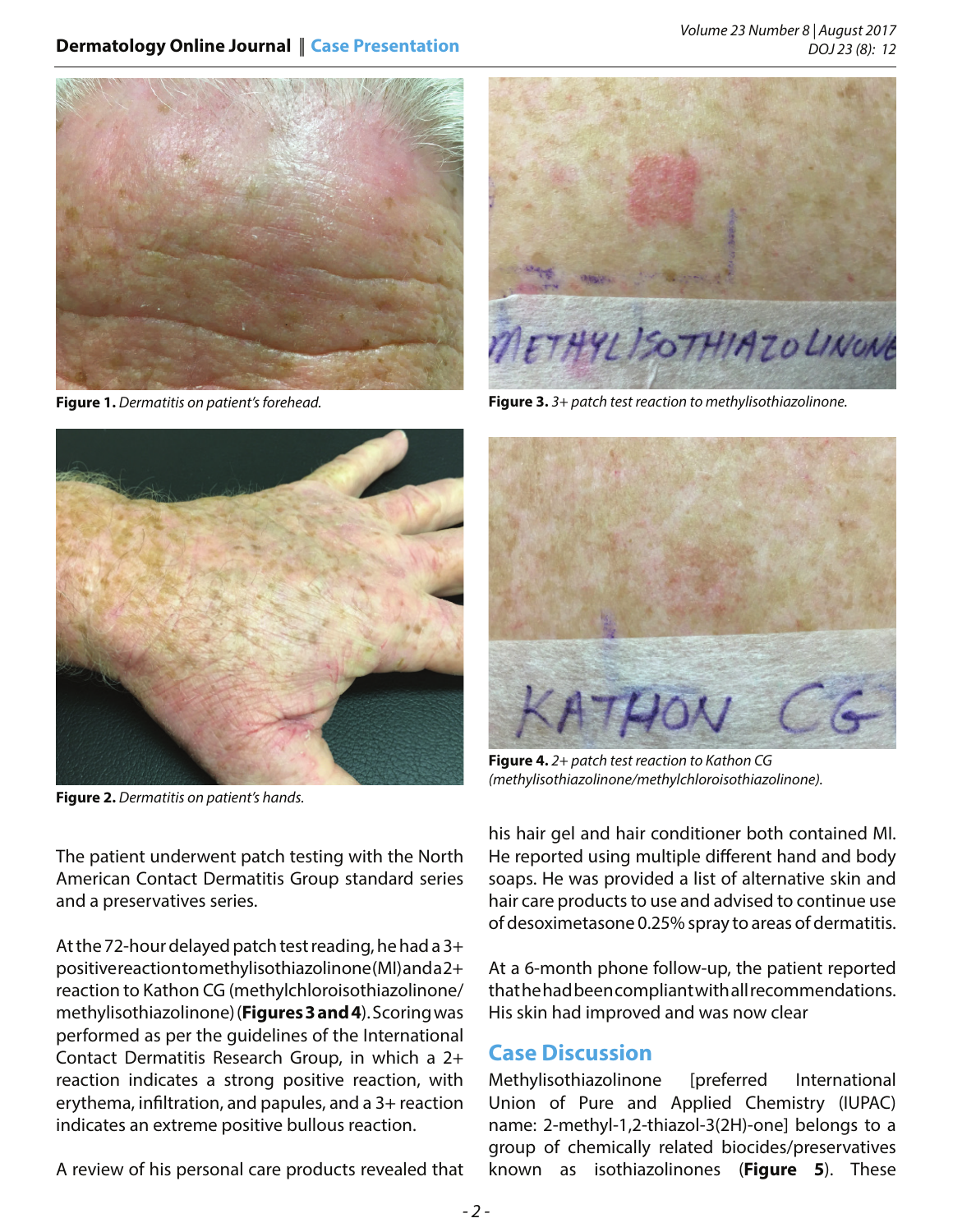

**Figure 5.** *Structure of isothiazolinones.*

preservatives are found in many skin and hair care products as well as industrial products such as paint, waxes, and oils. Other members of this group include methylchloroisothiazolinone (MCI) and benzisothiazolinone (BIT). Benzisothiazolinone is used in industry but not approved for use as a preservative in personal care products [2]. Isothiazolinones are biocidal for a broad range of microorganisms by interacting and oxidizing cellular thiols [4].

The isothiazolinones MI/MCI (in a fixed ratio of 3:1) were first registered as preservatives in the United States in 1977 under the trade name Kathon CG. They are compatible with surfactants and emulsifiers and able to maintain biocidal activity over a wide pH range; in the 1980s became extensively used in personal care products and industry [2, 4]. In 1988, de Groot and colleagues reported that preservatives were the most common cause of ACD in cosmetics and that Kathon CG (MI/MCI) caused the vast majority of reactions attributed to preservatives [5]. Shortly after, de Groot and Herxheimer reported additional cases of ACD to Kathon CG. They stated that an epidemic had begun and recommended that the use of isothiazolinones in "leave on" products be abandoned [6]. Expert panels in the United States and the European Union recommended decreasing concentrations of MI/MCI in leave-on and rinse-off products [5, 6].

Because MCI was believed to be a more potent allergen than MI, MI was approved for use as an individual preservative in cosmetics in 2005 [2, 7]. Subsequently, a dramatic increase in positive patch test reactions to MI/MCI was noted and attributed to increased use of MI, and a second epidemic of isothiazolinone allergy was declared [8, 9]. In 2013, MI was named allergen of the year by the American Contact Dermatitis Society [10].

Using 2013 data from the American Contact Dermatitis Society's (ACDS) Contact Allergen Management Program (CAMP), Scheman and Severson analyzed 4660 consumer products for MI. MI was found in dishwashing products (64%), shampoos (53%), household cleaners (47%), hair conditioners (45%), hair dyes (43%), laundry additives/softeners (30%), soaps/cleansers (29%), and surface disinfectants (27%), [11].

Allergic contact dermatitis is a type IV delayed hypersensitivity reaction. Delayed onset and chronicity, as well as the large number of allergens in our environment, often obscure the triggering allergen and the condition must be distinguished from primary irritant dermatitis and other eczematous processes. Patch testing is the gold standard for diagnosis of ACD [12]. Relevance of positive tests must be confirmed by history, and ideally, elimination of the allergen from the patient's environment should result in resolution of the dermatitis. Histologically, acute and subacute ACD causes a spongiotic dermatitis. Chronic ACD typically exhibits hyperkeratosis, psoriasiform epidermal hyperplasia, and mild papillary dermal fibrosis with little spongiosis, as one would expect to see in chronic eczematous processes [13, 14]. Skin biopsy is not required for the diagnosis of ACD and may not distinguish it from other eczematous processes. However, it may be helpful in differentiating ACD from histologically distinct conditions such as psoriasis and bullous pemphigoid.

The North American Contact Dermatitis Group (NACDG) previously recommended patch testing the combination of MI/MCI at a concentration of 100 ppm [15]. The 2013-2014 NACDG patch test screening series includes MI alone, at a concentration of 2000 ppm [2]. Some studies have shown that 33% to 60% of patients that are MI sensitive may be missed when patch testing using only the combined MI/MCI preparation [8, 10]. The T.R.U.E. Test® patch test battery, the only FDA approved patch test kit, used in many dermatologists' offices, tests only the combined MI/MCI at the lower concentration.

Because of the ubiquitous presence of the isothiazolinones, patients sensitive to them may need extra assistance in avoidance. **Table 1** lists other